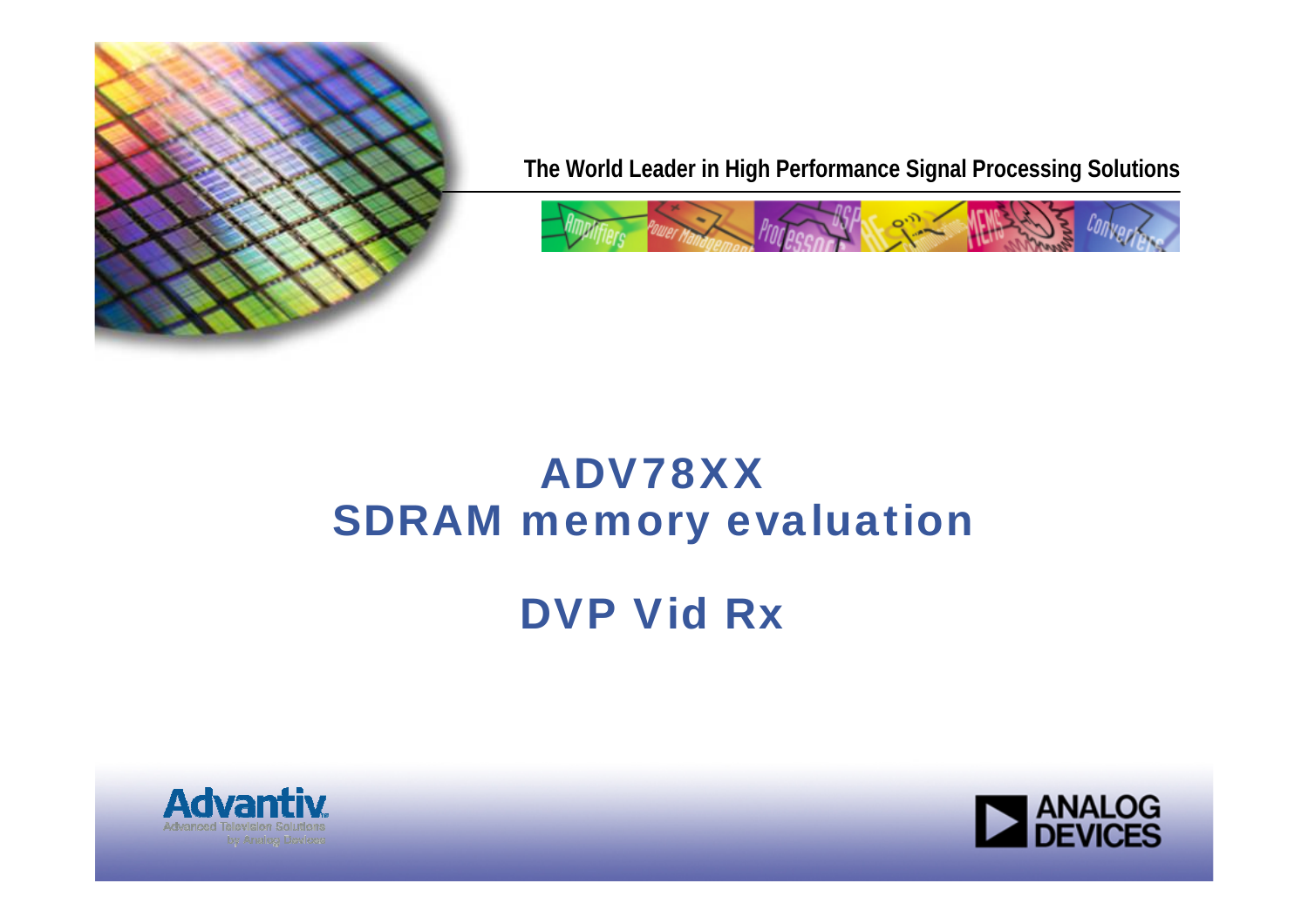### Memory details- Example

- **Density – 256 Mbits**
- **4M x 16Bit x 4Banks(16Mx16)**
- ◆ Interface- SSTL\_2
- **Temperature rating 0 -70C**
- **Package – 66 pin TSOP2**
- **Lead-Free (RoHS compliant)**



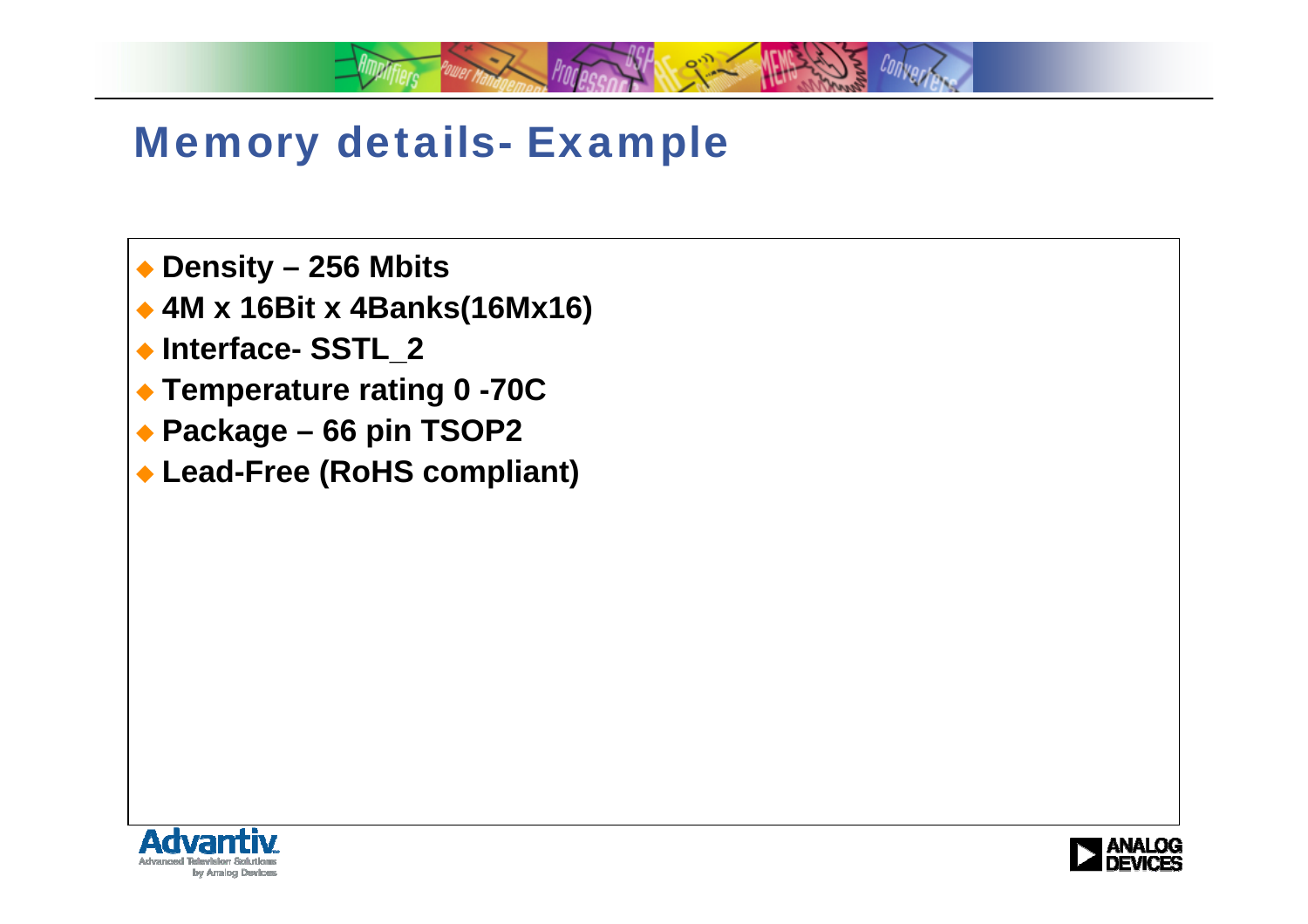

#### Tests

**Memory operation for standard condition:**

- z **3D Comb enabled**
- **Frame TBC enabled**
- **Temperature evaluation**
- **Power supply voltage adjustment**
- **Continuous Reset**
- **Timing Parameter adjustment**
- **Different Board layouts**

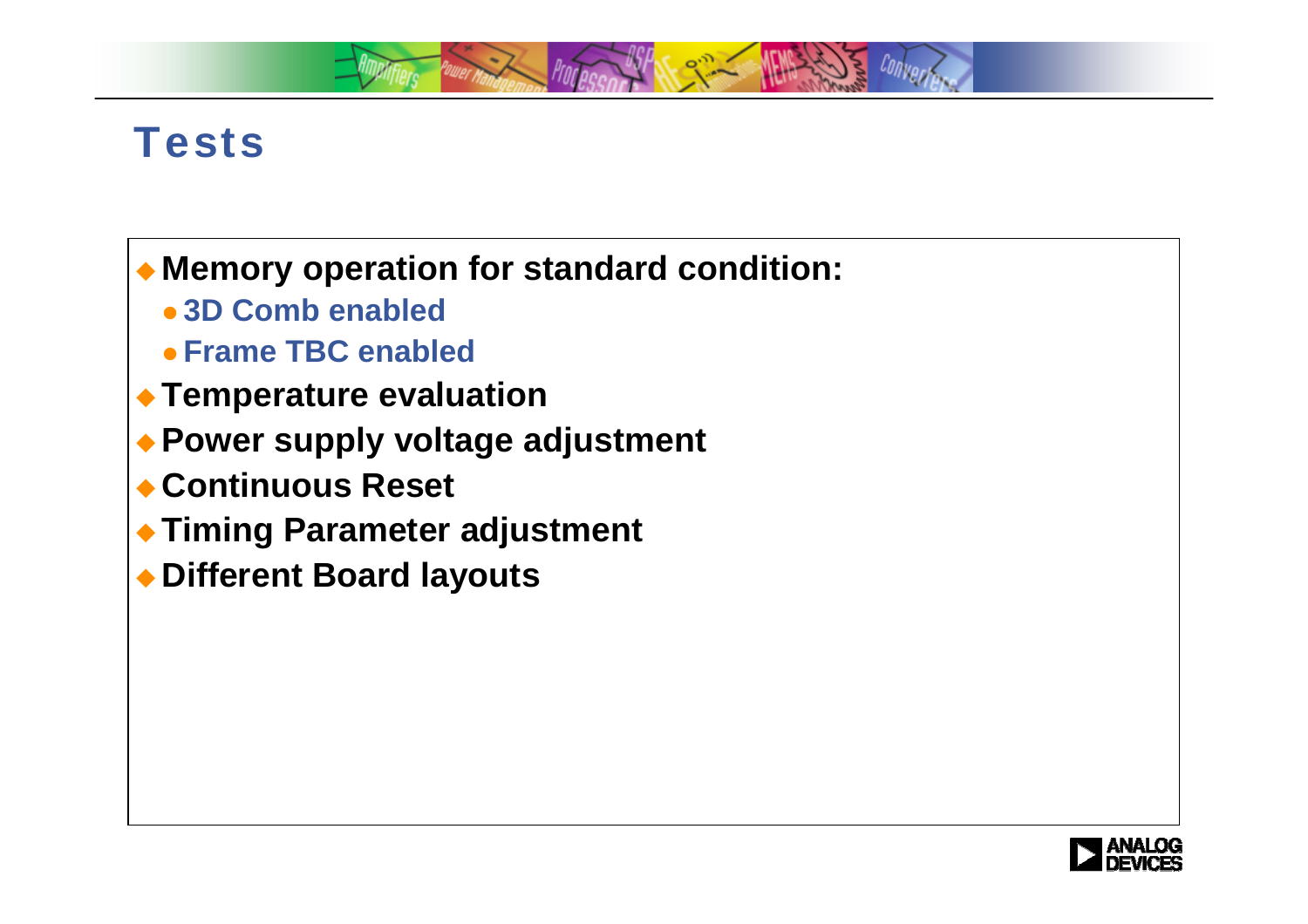#### Memory operation for standard condition

- **Memory was initially tested in normal conditions:**
	- **Nominal power supplies**
	- **25 degrees ambient temperature**
- **Both FrameTBC and 3D comb were enabled for all the testing**
- **The tests mainly involve visual inspection for correct operation on screen.**
- **A BIST test is also used to verify data from the external memory**
	- z **BIST – Built in Self test.**
	- **A memory BIST sends data to the memory and checks that it is read back correctly. This fails if any of the data does not match.**

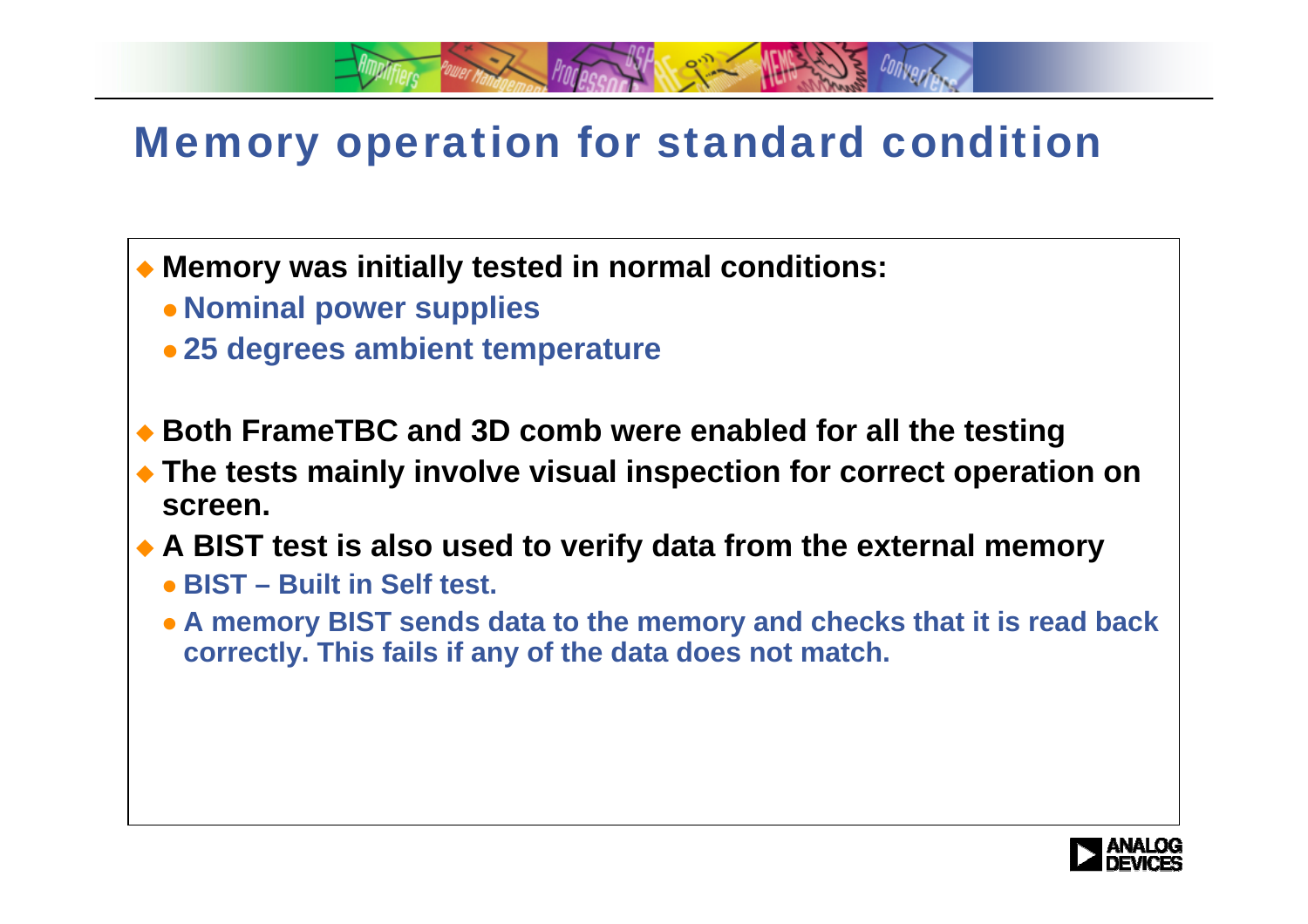#### Temperature evaluation

- **Memory was evaluated for memory range of temperatures: 0 to 70 degrees**
- **Operation of the memory was observed for full range.**
- **A BIST test was also used to test for error in the transferred data.**

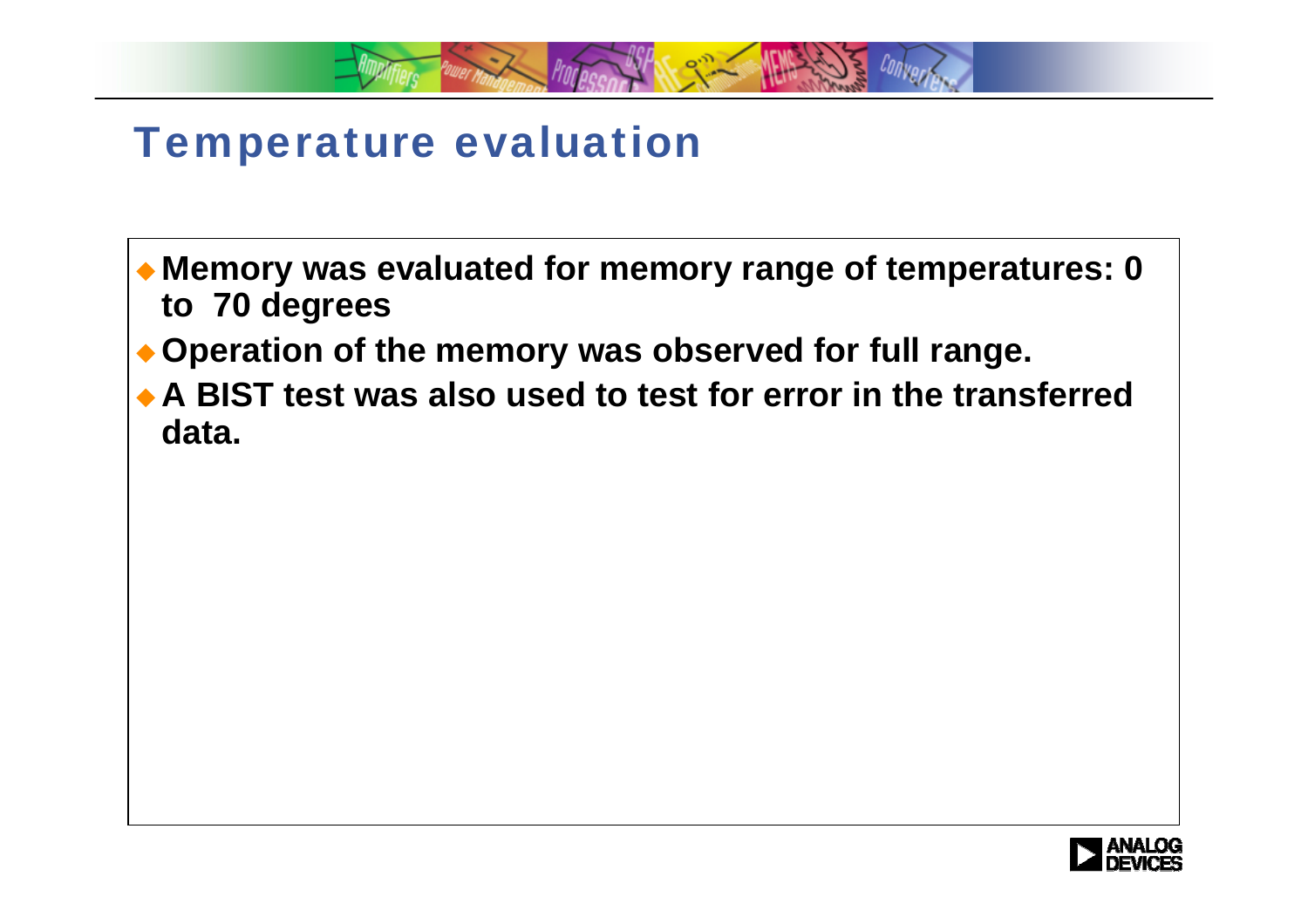## Power supply voltage adjustment



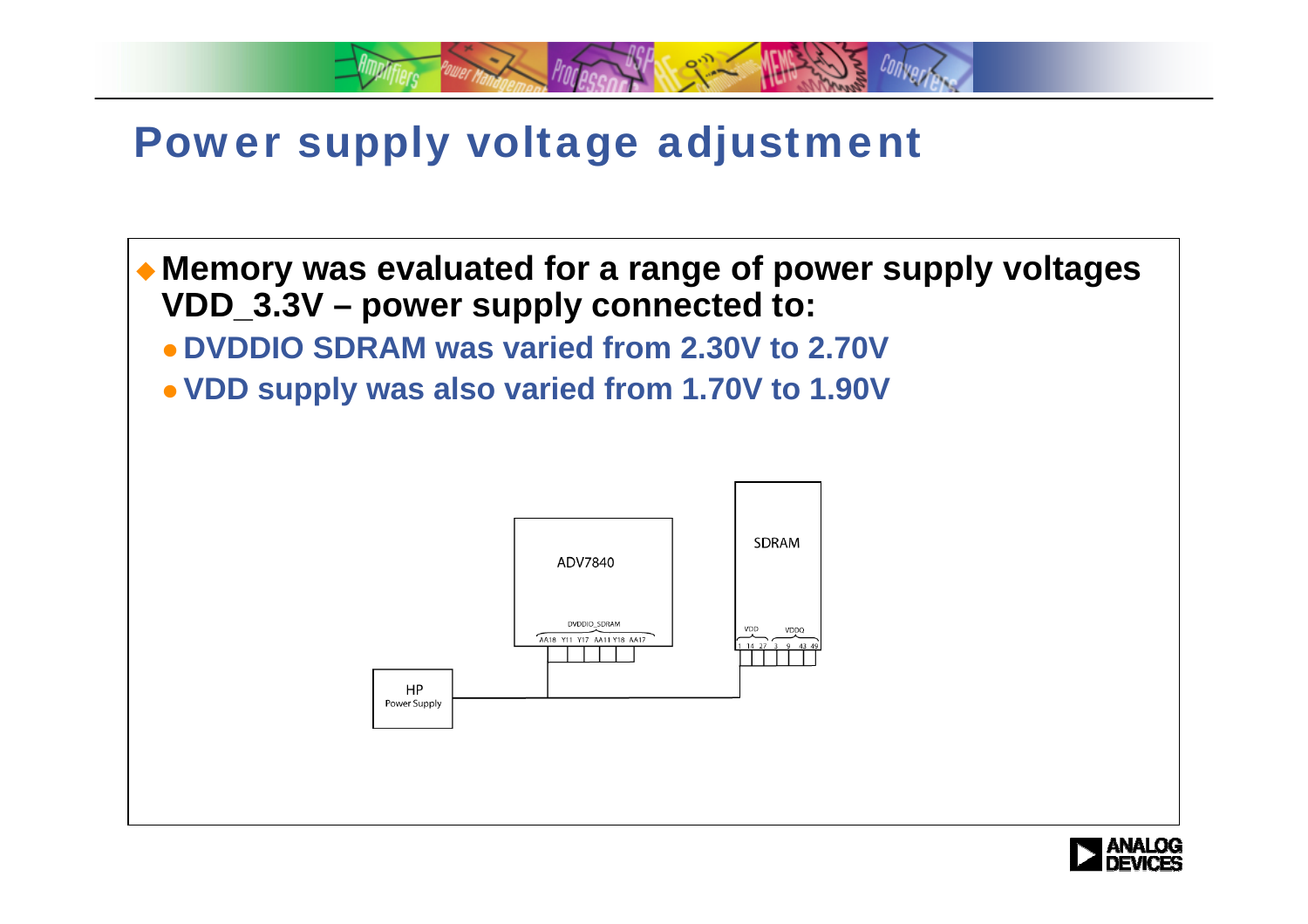

#### Continuous Reset

- **This test is carried out to ensure correct booth up/ reset of the memory controller.**
- **The ADV78xx issues a reset to the memory controller and the picture is observed. Both Frame TBC and 3D comb are enabled.**
- **This test is carried out 200+ times**

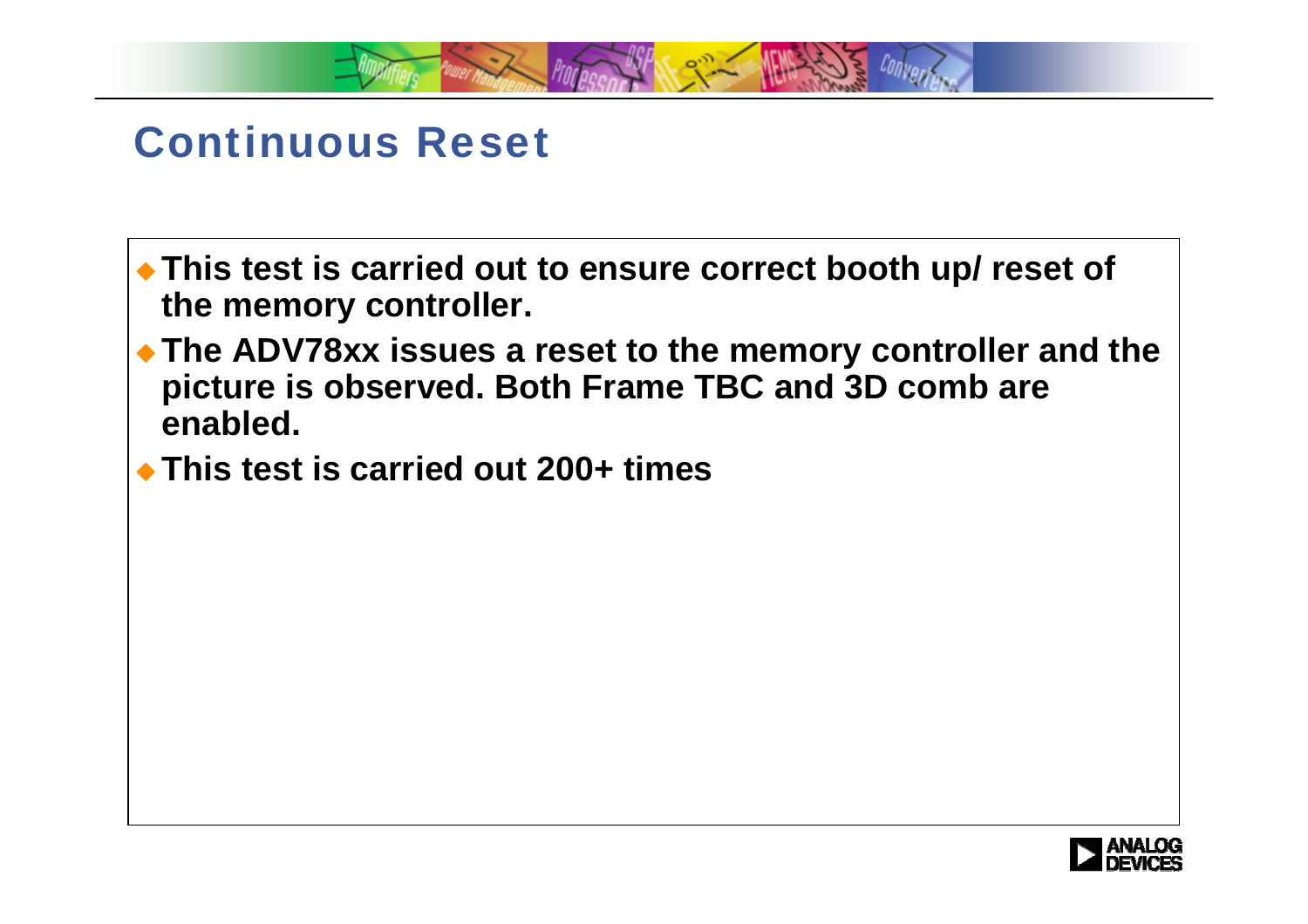#### Timing Parameter adjustment & board layout

- **To test for any sensitivity of the memory interface to trace lengths etc. Timing adjustments are made to check robustness**
- **UDQS,LDQS are adjusted relative to data.**
- **CLK and CLK\ are also adjusted.**
- **Along with this testing the memory was tested on anther generation board. This uses the same memory interface technology, however it is a different board layout.**